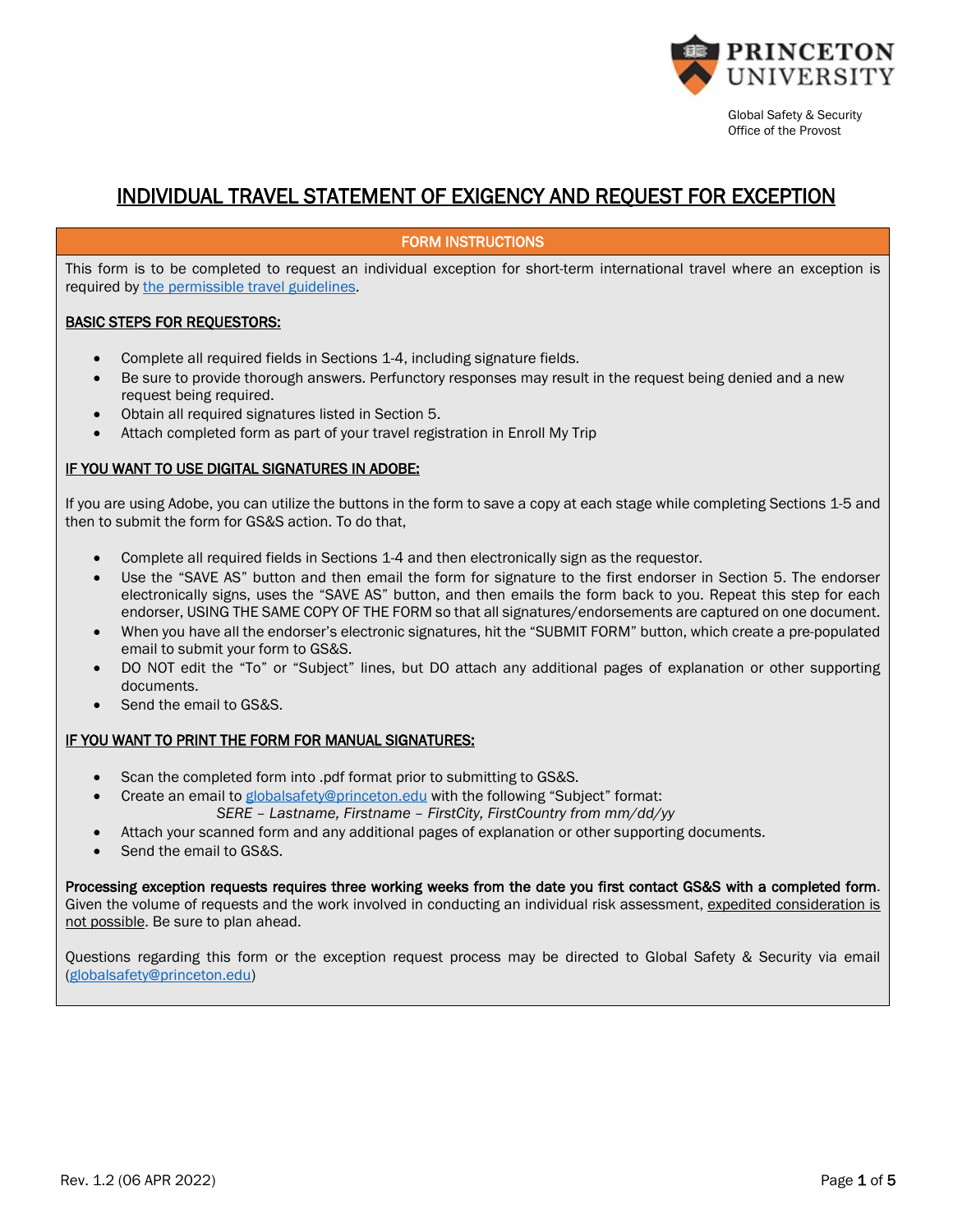

# INDIVIDUAL TRAVEL STATEMENT OF EXIGENCY AND REQUEST FOR EXCEPTION

| <b>SECTION 1: TRAVELER AND TRAVEL DETAILS</b>                                                 |                                                    |                         |                                                  |                                 |      |    |
|-----------------------------------------------------------------------------------------------|----------------------------------------------------|-------------------------|--------------------------------------------------|---------------------------------|------|----|
| <b>Traveler Details</b>                                                                       |                                                    |                         |                                                  |                                 |      |    |
| Family/Last Name                                                                              |                                                    |                         | Given/First Name                                 |                                 |      |    |
| Email                                                                                         |                                                    |                         | <b>Phone Number</b>                              |                                 |      |    |
| Country(ies) of<br>Citizenship                                                                |                                                    |                         | U.S. Immigration<br>Status (if not U.S. citizen) |                                 |      |    |
| Student Status (if applicable)                                                                |                                                    |                         |                                                  |                                 |      |    |
| <b>Student Status</b>                                                                         | O                                                  | <b>Graduate Student</b> |                                                  | Enrollment Status (Graduate)    |      |    |
|                                                                                               | O                                                  | Undergraduate Student   |                                                  | Graduation Year (Undergraduate) |      |    |
| <b>Travel Details</b><br>(for any additional locations, please include in continuation sheet) |                                                    |                         |                                                  |                                 |      |    |
|                                                                                               | Travel Location(s)<br><b>Proposed Travel Dates</b> |                         |                                                  |                                 |      |    |
| City                                                                                          |                                                    | Country                 |                                                  |                                 | From | To |
|                                                                                               |                                                    |                         |                                                  |                                 |      |    |
|                                                                                               |                                                    |                         |                                                  |                                 |      |    |
|                                                                                               |                                                    |                         |                                                  |                                 |      |    |
|                                                                                               |                                                    |                         |                                                  |                                 |      |    |

# SECTION 2: INDIVIDUAL STATEMENT OF EXIGENCY

Please provide a statement that describes why you believe your need to travel constitutes an exigency to the extent that it is worth the substantial risks of harm and/or disruption to your travel posed by conditions in the listed destination(s).

Please also specifically address what alternatives to your proposed travel you have considered and why these alternatives are not sufficient. Feel free to attach continuation sheets, as needed.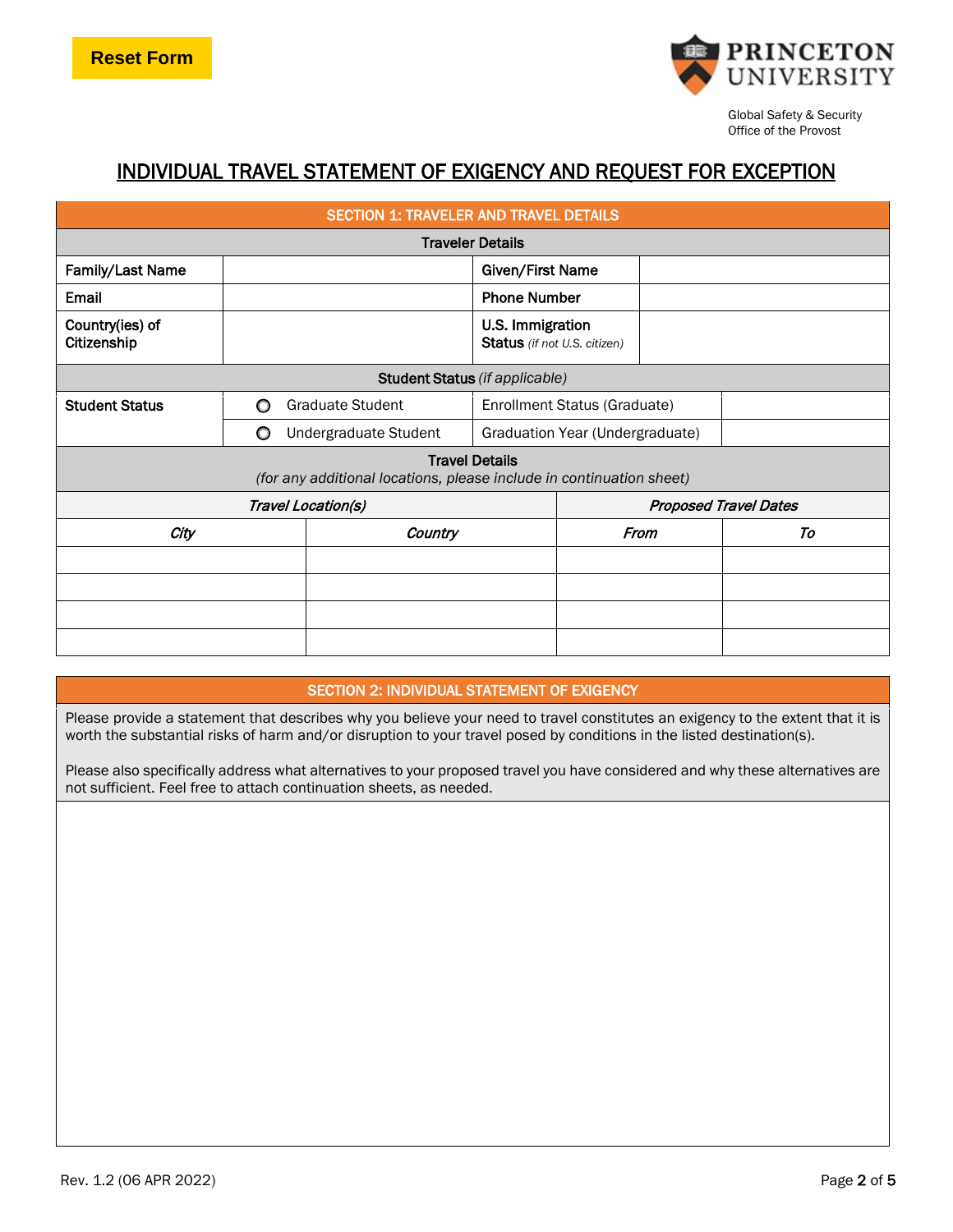

#### SECTION 3: PLANNED RISK MITIGATIONS

After reviewing [the destination risk materials posted online by GS&S](https://international.princeton.edu/global-support-resources/destination-guidance) for the destination(s) you listed above, please summarize the key risks to you posed by conditions in the destination(s), as you understand them.

Please then discuss how you propose to mitigate those risks during your trip, whether through your abilities and experience, training, or other specific measures you will take. There is no need to mention the University's standard support for all of our international travelers. Feel free to attach continuation sheets, as needed.

## SECTION 4: CERTIFICATION BY REQUESTOR

I certify that the information I provided on this form is truthful and complete.

I have carefully reviewed the University-sanctioned permissible travel guidelines and am aware of the risk category that GS&S has assigned to this destination(s) and the reasons for that classification.

In my opinion, my need to travel to the destination(s) outweighs the risks that have been made known to me.

Therefore, I request an exception to the University's guidelines on individual travel to the destination(s) in this request.

Signature of Requestor:

Printed Name of Requestor:

Date of Signature *(MM/DD/YY)*:

FOR DIGITALLY SIGNED FORMS, CLICK "SAVE AS" AND SEND THE FORM FOR SIGNATURE FIRST TO YOUR FACULTY ADVISOR, THEN TO YOUR DIRECTOR OF GRADUATE STUDIES (IF APPLICABLE), AND LASTLY TO YOUR DEPARTMENT CHAIR/PROGRAM DIRECTOR/DEAN

**Save As**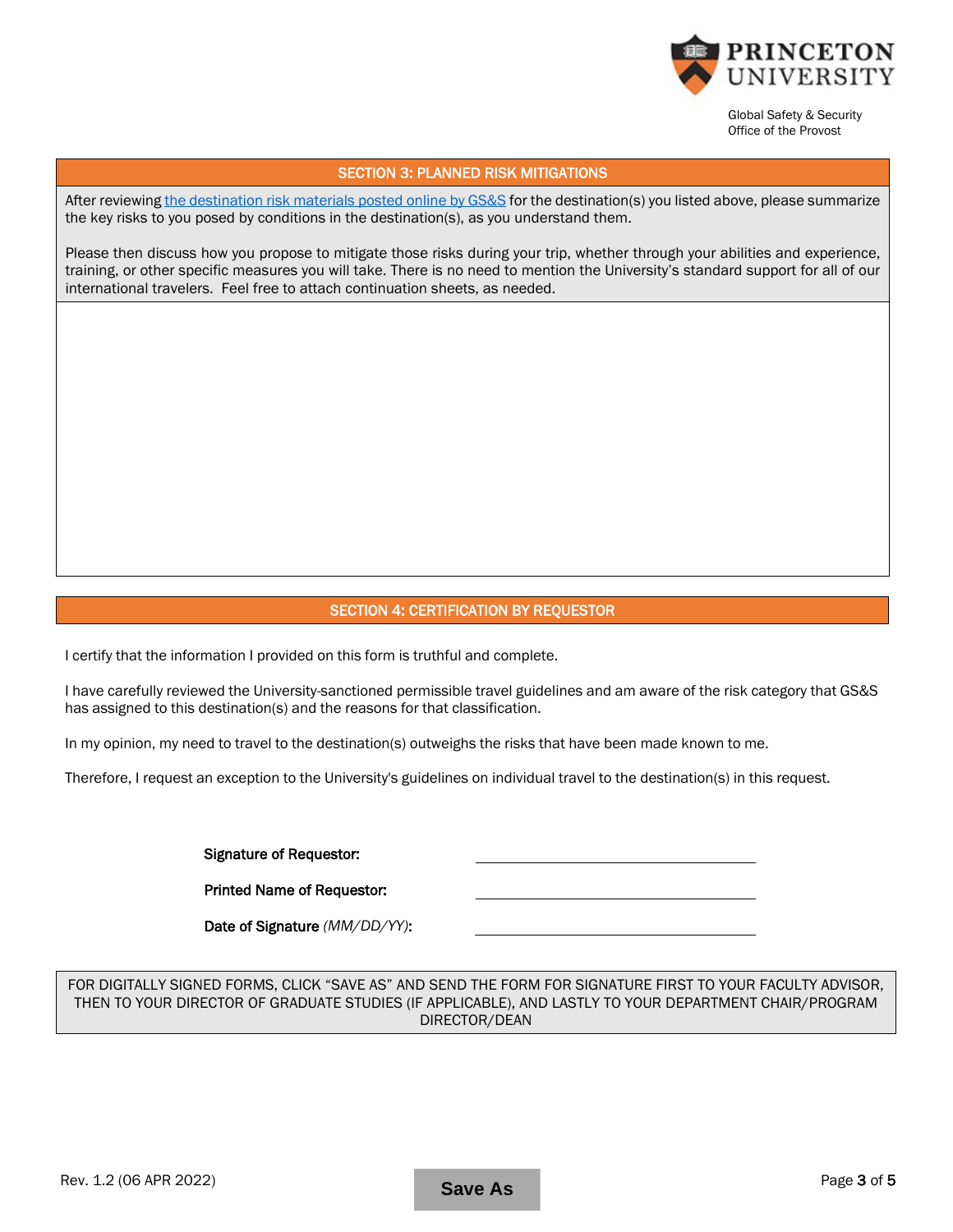

Graduate Students

• Your departmental director of graduate studies or your department chair / program director / dean.

• Your faculty adviser; AND

Global Safety & Security Office of the Provost

## SECTION 5: ENDORSEMENT OF REQUEST

Please obtain the following endorsements.

#### Undergraduates

- For participation in a University-sponsored program, the director of the program; OR
- For individual research or other academic activity, the faculty member supporting your funding application or your departmental director of undergraduate studies (if you have declared your concentration)

By signing below, I attest that:

- 1. I have reviewed Sections 2 and 3 above.
- 2. To the best of my knowledge, the information provided is accurate.
- 3. I agree with the student's statements regarding the exigent circumstances they face.
- 4. I agree there are no available alternatives to the requested travel.

| <b>FIRST ENDORSER</b>                                                                                                                                                                           |                                                                             |                                                                |
|-------------------------------------------------------------------------------------------------------------------------------------------------------------------------------------------------|-----------------------------------------------------------------------------|----------------------------------------------------------------|
| Signature:                                                                                                                                                                                      |                                                                             |                                                                |
| DateofSignature(MM/DD/YY):                                                                                                                                                                      |                                                                             |                                                                |
| <b>Printed Name:</b>                                                                                                                                                                            |                                                                             |                                                                |
| Department/Program/Office Name:                                                                                                                                                                 |                                                                             |                                                                |
| Role:                                                                                                                                                                                           | Director of Program                                                         | Faculty Adviser (Graduate Students)                            |
|                                                                                                                                                                                                 | Departmental Director of<br><b>Undergraduate Studies</b>                    | <b>Faculty Member Supporting</b><br><b>Funding Application</b> |
| <b>SECOND ENDORSER (IF APPLICABLE)</b>                                                                                                                                                          |                                                                             |                                                                |
| Signature:                                                                                                                                                                                      |                                                                             |                                                                |
| Date of Signature (MM/DD/YY):                                                                                                                                                                   |                                                                             |                                                                |
| <b>Printed Name:</b>                                                                                                                                                                            |                                                                             |                                                                |
| Department/Program/Office Name:                                                                                                                                                                 |                                                                             |                                                                |
| Role:                                                                                                                                                                                           | Department Chair / Program Director / Dean                                  |                                                                |
|                                                                                                                                                                                                 | Departmental Director of Graduate Studies                                   |                                                                |
|                                                                                                                                                                                                 | <b>STOP</b>                                                                 |                                                                |
| IF YOU ARE ENDORSING THE FORM ELECTRONICALLY, CLICK SAVE AS AND RETURN IT TO THE REQUESTOR.<br>ONCE ALL SIGNATURES ARE COMPLETED, SEE THE INSTRUCTIONS PAGE FOR NEXT STEPS TO SUBMIT YOUR FORM. |                                                                             |                                                                |
|                                                                                                                                                                                                 | SECTIONS 6 AND 7 (NEXT PAGE) ARE FOR GS&S AND CERTIFYING OFFICIAL USE ONLY. |                                                                |
|                                                                                                                                                                                                 |                                                                             |                                                                |

**Save As Submit Form**